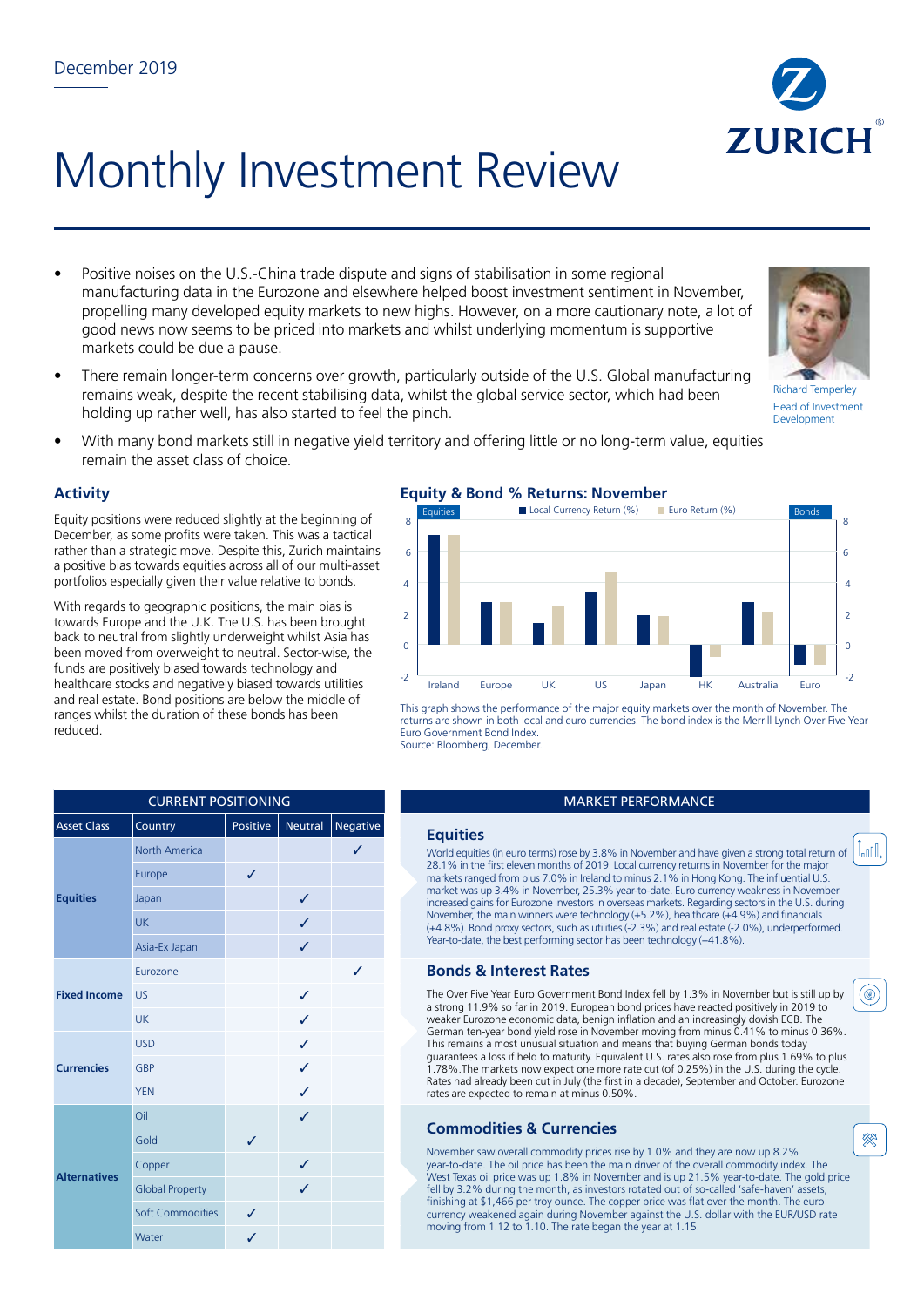| Zurich Life Annualised Performance            |                 | Annualised |            |            |                    |                    |                    |                             |  |
|-----------------------------------------------|-----------------|------------|------------|------------|--------------------|--------------------|--------------------|-----------------------------|--|
| to December 2019                              | Year to<br>Date | 1<br>Year  | 3<br>Years | 5<br>Years | 10<br>Years        | 15<br>Years        | 20<br>Years        | <b>Fund Size</b><br>(Euros) |  |
| Prisma Multi-Asset Funds                      |                 |            |            |            |                    |                    |                    |                             |  |
| Prisma <sup>2</sup>                           | 3.0%            | 2.1%       | 0.8%       | 1.0%       | <b>Not Started</b> | <b>Not Started</b> | <b>Not Started</b> | 253, 212, 378               |  |
| Prisma <sup>3</sup>                           | 7.7%            | 5.2%       | 2.7%       | 2.9%       | <b>Not Started</b> | Not Started        | Not Started        | 1,135,322,812               |  |
| Prisma 4                                      | 16.5%           | 10.7%      | 6.2%       | 6.3%       | <b>Not Started</b> | <b>Not Started</b> | <b>Not Started</b> | 1,456,835,669               |  |
| Prisma <sup>5</sup>                           | 24.6%           | 16.3%      | 8.8%       | 8.6%       | <b>Not Started</b> | Not Started        | <b>Not Started</b> | 695,286,609                 |  |
| Prisma <sup>6</sup>                           | 26.3%           | 16.7%      | 10.1%      | 8.6%       | <b>Not Started</b> | <b>Not Started</b> | <b>Not Started</b> | 62,512,383                  |  |
| <b>Managed Funds</b>                          |                 |            |            |            |                    |                    |                    |                             |  |
| Cautiously Managed                            | 11.3%           | 7.3%       | 4.5%       | 5.0%       | 7.1%               | <b>Not Started</b> | <b>Not Started</b> | 480,476,659                 |  |
| <b>Sector Average</b>                         | 8.4%            | 5.9%       | 3.1%       | 2.9%       | 4.1%               | 3.4%               | 3.2%               |                             |  |
| <b>Balanced</b>                               | 18.8%           | 12.3%      | 7.7%       | 7.7%       | 9.4%               | 7.4%               | 5.6%               | 1,842,919,918               |  |
| <b>Sector Average</b>                         | 14.5%           | 9.6%       | 5.2%       | 5.1%       | 7.3%               | 4.9%               | 3.6%               |                             |  |
| Performance                                   | 22.7%           | 14.3%      | 9.4%       | 8.8%       | 10.2%              | 7.8%               | 5.7%               | 1,469,292,225               |  |
| Dynamic                                       | 25.2%           | 15.7%      | 10.1%      | 9.5%       | 10.9%              | 8.3%               | 5.7%               | 1,664,835,451               |  |
| <b>FinEx Sector Average</b>                   | 16.7%           | 10.3%      | 6.3%       | 6.1%       | 7.9%               | 5.2%               | 3.9%               |                             |  |
| <b>Protected Funds</b>                        |                 |            |            |            |                    |                    |                    |                             |  |
| Protected 70                                  | 16.5%           | 9.7%       | 5.3%       | 4.5%       | <b>Not Started</b> | <b>Not Started</b> | Not Started        | 23,257,192                  |  |
| Protected 80                                  | 9.7%            | 5.5%       | 2.5%       | 2.1%       | <b>Not Started</b> | <b>Not Started</b> | Not Started        | 32,455,228                  |  |
| Cash                                          |                 |            |            |            |                    |                    |                    |                             |  |
| Secure                                        | 0.0%            | 0.0%       | 0.0%       | 0.0%       | 0.1%               | 0.9%               | 1.5%               | 182,093,057                 |  |
| Cash Fund                                     | $-0.7%$         | $-0.8%$    | $-0.8%$    | $-0.7%$    | $-0.5%$            | <b>Not Started</b> | <b>Not Started</b> | 695,026,630                 |  |
| <b>FinEx Sector Average</b>                   | $-0.6%$         | $-0.7%$    | $-0.6%$    | $-0.3%$    | 0.1%               | 0.8%               | 1.3%               |                             |  |
| <b>Bond</b>                                   |                 |            |            |            |                    |                    |                    |                             |  |
| Global Corporate Bond (JP Morgan)             | 9.1%            | 9.7%       | 2.6%       | 1.9%       | <b>Not Started</b> | <b>Not Started</b> | <b>Not Started</b> | 7,700,776                   |  |
| Global Government Bond (JP Morgan)            | 4.80%           | 6.50%      | 1.40%      | 1.40%      | <b>Not Started</b> | <b>Not Started</b> | Not Started        | 1,256,151                   |  |
| Indexed Eurozone Government Bond (BlackRock)* | 7.10%           | 7.80%      | 2.60%      | 2.50%      | <b>Not Started</b> | <b>Not Started</b> | <b>Not Started</b> | 9,173,053                   |  |
| <b>Active Fixed Income</b>                    | 6.10%           | 6.90%      | 2.00%      | 2.50%      | 5.10%              | 5.10%              | 5.90%              | 213,428,904                 |  |
| Inflation-Linked Bond                         | 6.10%           | 6.10%      | 2.20%      | 1.50%      | Not Started        | <b>Not Started</b> | <b>Not Started</b> | 6,729,295                   |  |
| Long Bond                                     | 13.5%           | 15.0%      | 4.5%       | 4.7%       | 6.8%               | 6.1%               | <b>Not Started</b> | 64,872,104                  |  |
| <b>FinEx Sector Average</b>                   | 9.2%            | 9.5%       | 3.1%       | 2.8%       | 4.1%               | 3.9%               | 4.5%               |                             |  |
| Absolute Return/Diversified Assets Funds      |                 |            |            |            |                    |                    |                    |                             |  |
| Global Targeted Returns Fund (Invesco)        | 2.7%            | 3.1%       | $-0.4%$    | 0.4%       | <b>Not Started</b> | <b>Not Started</b> | <b>Not Started</b> | 46,855,807                  |  |
| Dynamic Diversified Growth (BlackRock)        | 7.3%            | 4.1%       | 3.6%       | 0.9%       | <b>Not Started</b> | <b>Not Started</b> | <b>Not Started</b> | 11,826,215                  |  |
| <b>Active Asset Allocation</b>                | 17.7%           | 11.2%      | 6.5%       | 6.4%       | <b>Not Started</b> | <b>Not Started</b> | <b>Not Started</b> | 509,902,463                 |  |
| <b>Commodity Funds</b>                        |                 |            |            |            |                    |                    |                    |                             |  |
| Gold                                          | 17.7%           | 22.4%      | 5.5%       | 6.2%       | 4.7%               | <b>Not Started</b> | <b>Not Started</b> | 123,859,308                 |  |
| Indexed Global Energy and Metals              | 8.6%            | 5.0%       | 0.4%       | $-2.5%$    | $-0.4%$            | <b>Not Started</b> | <b>Not Started</b> | 12,660,986                  |  |
| Equity Funds (Global)                         |                 |            |            |            |                    |                    |                    |                             |  |
| 5 Star 5                                      | 25.4%           | 15.9%      | 10.7%      | 9.6%       | 10.5%              | 7.8%               | <b>Not Started</b> | 212,061,074                 |  |
| <b>International Equity</b>                   | 27.0%           | 16.7%      | 10.5%      | 10.1%      | 11.9%              | 9.0%               | 5.8%               | 2,618,018,048               |  |
| Global Select (Threadneedle)                  | 36.1%           | 20.0%      | 14.1%      | 12.5%      | 13.2%              | 9.9%               | <b>Not Started</b> | 9,679,781                   |  |
| Indexed Global Equity (BlackRock)*            | 27.5%           | 16.9%      | 10.2%      | 9.7%       | <b>Not Started</b> | <b>Not Started</b> | <b>Not Started</b> | 124,754,118                 |  |
| <b>FinEx Sector Average</b>                   | 23.4%           | 13.4%      | 8.6%       | 7.9%       | 10.1%              | 6.7%               | 3.6%               |                             |  |
| Equity Funds (European)                       |                 |            |            |            |                    |                    |                    |                             |  |
| 5 Star 5 Europe                               | 27.3%           | 19.4%      | 11.4%      | 9.8%       | 11.3%              | 9.6%               | <b>Not Started</b> | 111,407,281                 |  |
| European Select (Threadneedle)                | 31.1%           | 23.5%      | 12.2%      | 8.6%       | 12.7%              | 9.6%               | <b>Not Started</b> | 9,986,433                   |  |
| <b>FinEx Sector Average</b>                   | 24.9%           | 16.7%      | 8.4%       | 6.7%       | 8.5%               | 6.7%               | 4.4%               |                             |  |
| Equity Funds (Euro)                           |                 |            |            |            |                    |                    |                    |                             |  |
| <b>Eurozone Equity</b>                        | 24.4%           | 17.2%      | 10.2%      | 7.5%       | 9.0%               | 8.5%               | <b>Not Started</b> | 84,939,507                  |  |
| Indexed Eurozone Equity (BlackRock)*          | 23.3%           | 14.1%      | 9.3%       | 6.4%       | <b>Not Started</b> | <b>Not Started</b> | <b>Not Started</b> | 8,454,463                   |  |
| <b>Sector Average</b>                         | 22.5%           | 15.1%      | 8.4%       | 6.2%       | 7.0%               | 5.1%               | 3.4%               |                             |  |
| Equity Funds (Irish)                          |                 |            |            |            |                    |                    |                    |                             |  |
| <b>Irish Equity</b>                           | 33.3%           | 25.2%      | 7.2%       | 10.7%      | 13.0%              | <b>Not Started</b> | <b>Not Started</b> | 16,363,387                  |  |
| <b>FinEx Sector Average</b>                   | 29.5%           | 20.9%      | 4.2%       | 7.1%       | 10.1%              | 2.5%               | 3.1%               |                             |  |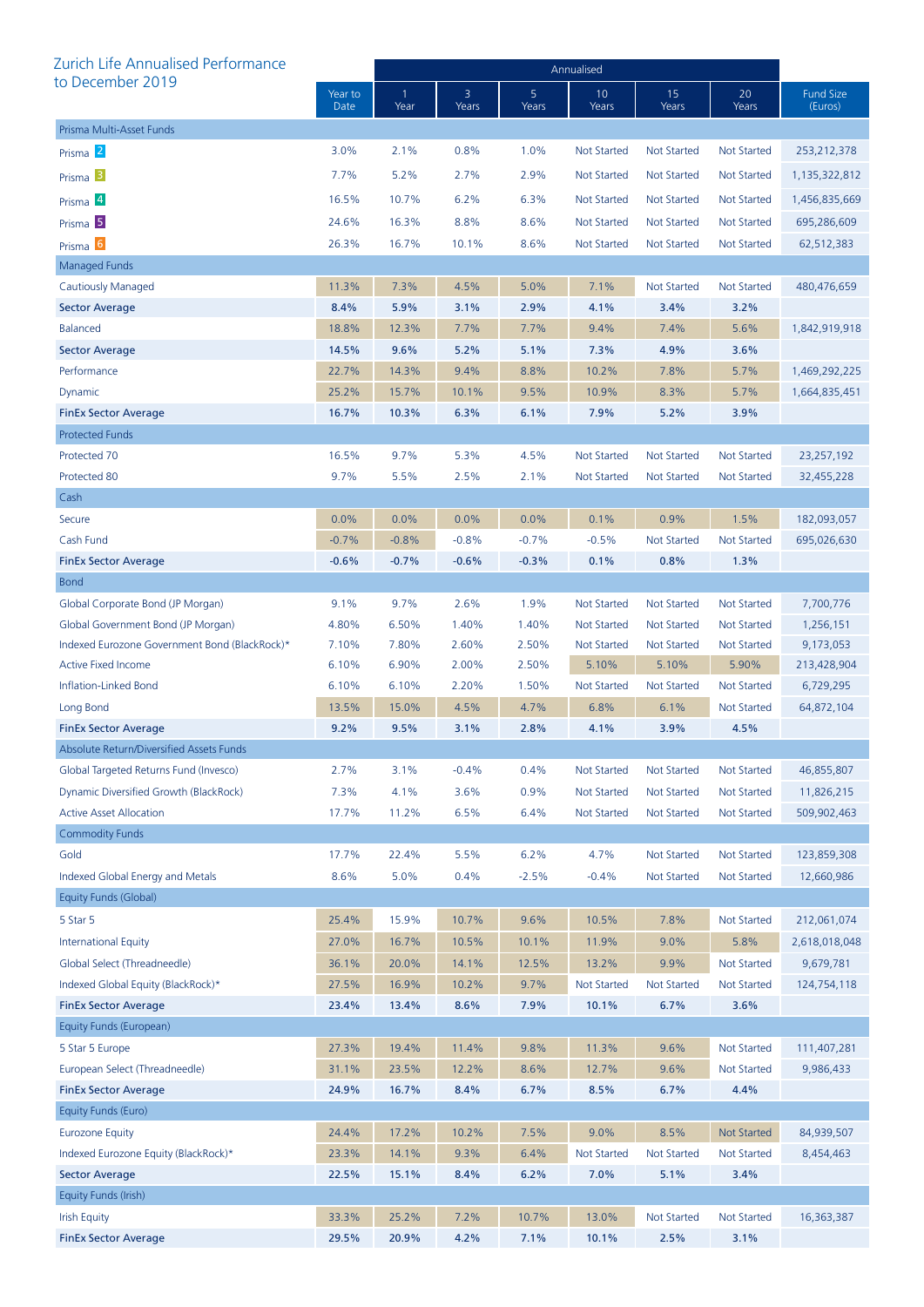|                                                                  |                 | Annualised |                    |                         |                    |                    |                    |                             |
|------------------------------------------------------------------|-----------------|------------|--------------------|-------------------------|--------------------|--------------------|--------------------|-----------------------------|
|                                                                  | Year to<br>Date | Year       | 3<br>Years         | 5 <sub>5</sub><br>Years | 10<br>Years        | 15<br>Years        | 20<br>Years        | <b>Fund Size</b><br>(Euros) |
| Equity Fund (American)                                           |                 |            |                    |                         |                    |                    |                    |                             |
| 5 Star 5 Americas                                                | 31.2%           | 18.3%      | 11.5%              | 12.5%                   | 13.9%              | 10.7%              | <b>Not Started</b> | 75,581,648                  |
| American Select (Threadneedle)                                   | 34.2%           | 20.5%      | 13.6%              | 13.4%                   | 15.7%              | 10.8%              | Not Started        | 13,505,489                  |
| <b>FinEx Sector Average</b>                                      | 30.4%           | 17.5%      | 11.5%              | 11.2%                   | 14.8%              | 9.1%               | 4.7%               |                             |
| Equity Funds (Far East Asia)                                     |                 |            |                    |                         |                    |                    |                    |                             |
| 5 Star 5 Asia Pacific                                            | 18.6%           | 11.8%      | 9.1%               | 8.4%                    | 7.6%               | 7.7%               | <b>Not Started</b> | 77,873,212                  |
| Asia Pacific Equity                                              | 18.0%           | 11.7%      | 9.3%               | 7.9%                    | <b>Not Started</b> | <b>Not Started</b> | <b>Not Started</b> | 10,967,121                  |
| <b>FinEx Sector Average</b>                                      | 16.1%           | 10.9%      | 7.3%               | 5.3%                    | 7.3%               | 7.4%               | 5.2%               |                             |
| Equity Funds (High Yield)                                        |                 |            |                    |                         |                    |                    |                    |                             |
| Dividend Growth                                                  | 26.2%           | 15.9%      | 6.0%               | 8.2%                    | 11.9%              | <b>Not Started</b> | <b>Not Started</b> | 230,753,190                 |
| <b>FinEx Sector Average</b>                                      | 23.4%           | 13.4%      | 8.6%               | 7.9%                    | 10.1%              | 6.7%               | 3.6%               |                             |
| Equity Funds (Emerging Market)                                   |                 |            |                    |                         |                    |                    |                    |                             |
| Emerging Markets Opportunities (JP Morgan)                       | 18.9%           | 14.7%      | 11.4%              | 7.5%                    | <b>Not Started</b> | <b>Not Started</b> | Not Started        | 7,156,490                   |
| Indexed Emerging Market Equity Fund (BlackRock)                  | 14.9%           | 7.3%       | 7.1%               | 5.6%                    | <b>Not Started</b> | <b>Not Started</b> | Not Started        | 1,975,977                   |
| Sector Average                                                   | 13.2%           | 9.0%       | 6.6%               | 3.9%                    | 4.1%               | 8.7%               | Not Started        |                             |
| Equity Funds (Specialist)                                        |                 |            |                    |                         |                    |                    |                    |                             |
| Indexed Top Tech 100                                             | 38.4%           | 24.7%      | 19.2%              | 17.4%                   | 20.9%              | 13.4%              | Not Started        | 76,283,188                  |
| <b>FinEx Sector Average</b>                                      | 17.5%           | 12.5%      | 6.0%               | 4.0%                    | 4.7%               | 4.0%               | 2.0%               |                             |
| <b>Property Funds</b>                                            |                 |            |                    |                         |                    |                    |                    |                             |
| <b>Property Fund</b>                                             | 8.2%            | 7.3%       | Not Started        | <b>Not Started</b>      | <b>Not Started</b> | <b>Not Started</b> | Not Started        | 45,761,997                  |
| European (Ex-UK) Property                                        | 21.9%           | 16.0%      | 11.0%              | 10.0%                   | 10.3%              | <b>Not Started</b> | Not Started        | 117,928,882                 |
| <b>Australasia Property</b>                                      | 19.1%           | 18.0%      | 7.8%               | 8.1%                    | 9.9%               | <b>Not Started</b> | Not Started        | 98,216,596                  |
| <b>Sector Average</b>                                            | 6.9%            | 5.7%       | 5.3%               | 5.4%                    | 5.0%               | 1.8%               | 4.0%               |                             |
| <b>Dimensional Funds</b>                                         |                 |            |                    |                         |                    |                    |                    |                             |
| Global Short-term Investment Grade Fixed Income<br>(Dimensional) | 1.4%            | 1.7%       | Not Started        | <b>Not Started</b>      | <b>Not Started</b> | <b>Not Started</b> | Not Started        | 229,082                     |
| Euro Inflation Linked Int Duration Fixed Income<br>(Dimensional) | 5.1%            | 3.8%       | Not Started        | <b>Not Started</b>      | <b>Not Started</b> | <b>Not Started</b> | Not Started        | 6,123,688                   |
| World Equity (Dimensional)                                       | 23.9%           | 12.5%      | Not Started        | <b>Not Started</b>      | <b>Not Started</b> | <b>Not Started</b> | <b>Not Started</b> | 9,027,905                   |
| Global Short Fixed Income (Dimensional)                          | 1.0%            | 1.3%       | Not Started        | <b>Not Started</b>      | <b>Not Started</b> | <b>Not Started</b> | Not Started        | 1,526,253                   |
| World Allocation 20/80 (Dimensional)                             | 4.9%            | 3.1%       | <b>Not Started</b> | <b>Not Started</b>      | <b>Not Started</b> | <b>Not Started</b> | Not Started        | 10,022,206                  |
| World Allocation 40/60 (Dimensional)                             | 9.7%            | 5.8%       | Not Started        | <b>Not Started</b>      | <b>Not Started</b> | <b>Not Started</b> | <b>Not Started</b> | 21,768,740                  |
| World Allocation 60/40 (Dimensional)                             | 14.6%           | 8.4%       | Not Started        | <b>Not Started</b>      | Not Started        | <b>Not Started</b> | Not Started        | 23,320,836                  |
| World Allocation 80/20 (Dimensional)                             | 18.8%           | 10.2%      | Not Started        | <b>Not Started</b>      | <b>Not Started</b> | <b>Not Started</b> | Not Started        | 7,006,893                   |
| <b>Funds Closed to New Business</b>                              |                 |            |                    |                         |                    |                    |                    |                             |
| Indexed Eurozone Property                                        | 20.7%           | 14.2%      | 11.5%              | 10.1%                   | 9.2%               | <b>Not Started</b> | Not Started        | 19,008,681                  |
| Indexed India Equity                                             | 8.0%            | 6.7%       | 7.2%               | 3.8%                    | 5.2%               | <b>Not Started</b> | Not Started        | 8,966,374                   |
| Income Opportunity (JP Morgan)                                   | 0.9%            | $-0.5%$    | $-0.2%$            | 0.2%                    | <b>Not Started</b> | <b>Not Started</b> | <b>Not Started</b> | 4,904,534                   |
| <b>Diversified Assets</b>                                        | 14.7%           | 10.3%      | 5.3%               | 4.5%                    | 6.7%               | Not Started        | <b>Not Started</b> | 11,422,280                  |
| Earth Resources                                                  | 24.5%           | 17.9%      | 6.1%               | $-0.2%$                 | 0.0%               | <b>Not Started</b> | <b>Not Started</b> | 4,359,970                   |
| <b>Green Resources</b>                                           | 47.8%           | 30.7%      | 17.1%              | 7.6%                    | 3.2%               | <b>Not Started</b> | <b>Not Started</b> | 4,580,170                   |
| Small Cap Europe (Pictet)                                        | 25.9%           | 17.9%      | 8.5%               | 9.5%                    | <b>Not Started</b> | <b>Not Started</b> | <b>Not Started</b> | 1,809,835                   |

Source: Financial Express as at 01/12/2019

Annual management charges (AMC) apply. The fund returns shown are net of the AMC deducted by each provider in their unit prices. This will vary for each provider, and any difference will impact the relative performance of the funds shown. The fund returns are based on an investment in the funds and do not represent the returns achieved by individual policies linked to the funds. These fund returns may be before the full AMC is applied to a policy. The actual returns on policies linked to the specified fund will be lower because of the effects of charges and in some cases a higher management charge.

\*Performance using most recent data available.

Figures highlighted in beige indicate where the Zurich Life fund has outperformed the sector average.

**Warning: Past performance is not a reliable guide to future performance. Warning: The value of your investment may go down as well as up. Warning: Benefits may be affected by changes in currency exchange rates. Warning: If you invest in this fund you may lose some or all of the money you invest.**